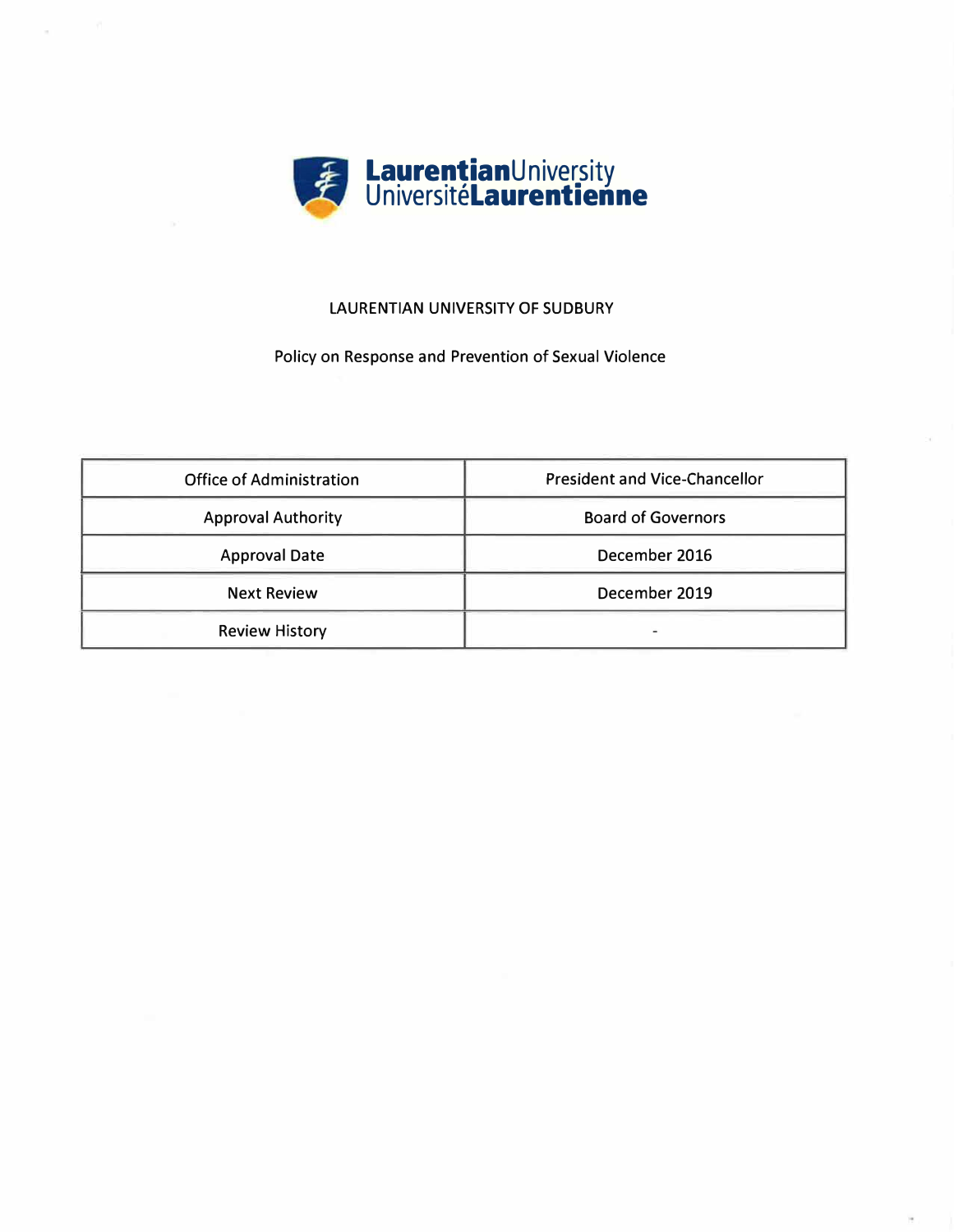- 1. PURPOSE
	- 1.1. The overarching purposes of this Policy are to reaffirm Laurentian University's commitment to a safe and healthy campus for work, for study and for campus community life for student members of the University community and its commitment to provide support to those student members of the University community directly affected by sexual violence.
	- 1.2. This Policy is also intended to
		- 1.2.1. Set out the University's statement of values and commitments to address sexual violence involving students;
		- 1.2.2. Provide information about supports and services available at the University and in the community and to ensure follow-up once a report is made to the University;
		- 1.2.3. Provide information about the University's process for responding to and addressing incidents and complaints of sexual violence involving students; and
		- 1.2.4. Meet the University's obligations under Bill 132, An Act to amend various statutes with respect to sexual violence, sexual harassment, domestic violence and related matters, the *Ministry of Training, Colleges and Universities Act* and the Ontario *Human Rights Code* with respect to sexual violence and sexual harassment.

### 2. SCOPE

2.1. This Policy addresses sexual violence involving student members of the University community, whether they are in the University's learning or work environment, on or off campus, or interacting through social or other electronic media. The learning and working environment encompasses any setting where University learning, working or other activities take place, whether in the classroom, lab, in other teaching, research, study or office settings, in a University student residence or in connection with clubs or sport teams.

#### 3. COMPANION POLICIES

- 3.1. This policy is part of a tetralogy of Laurentian Policies that support learning and working places free from discrimination, harassment, sexual harassment, bullying, violence and sexual violence. Including:
	- 3.1.1. Laurentian University Student Code of Conduct, Non-Academic;
	- 3.1.2. Laurentian University Policy on a Respectful Workplace and Learning Environment; and
	- 3.1.3. Laurentian University Policy on Workplace Violence Prevention.
- 3.2. This Policy does not replace or supersede existing collective agreement provisions relevant to addressing sexual violence.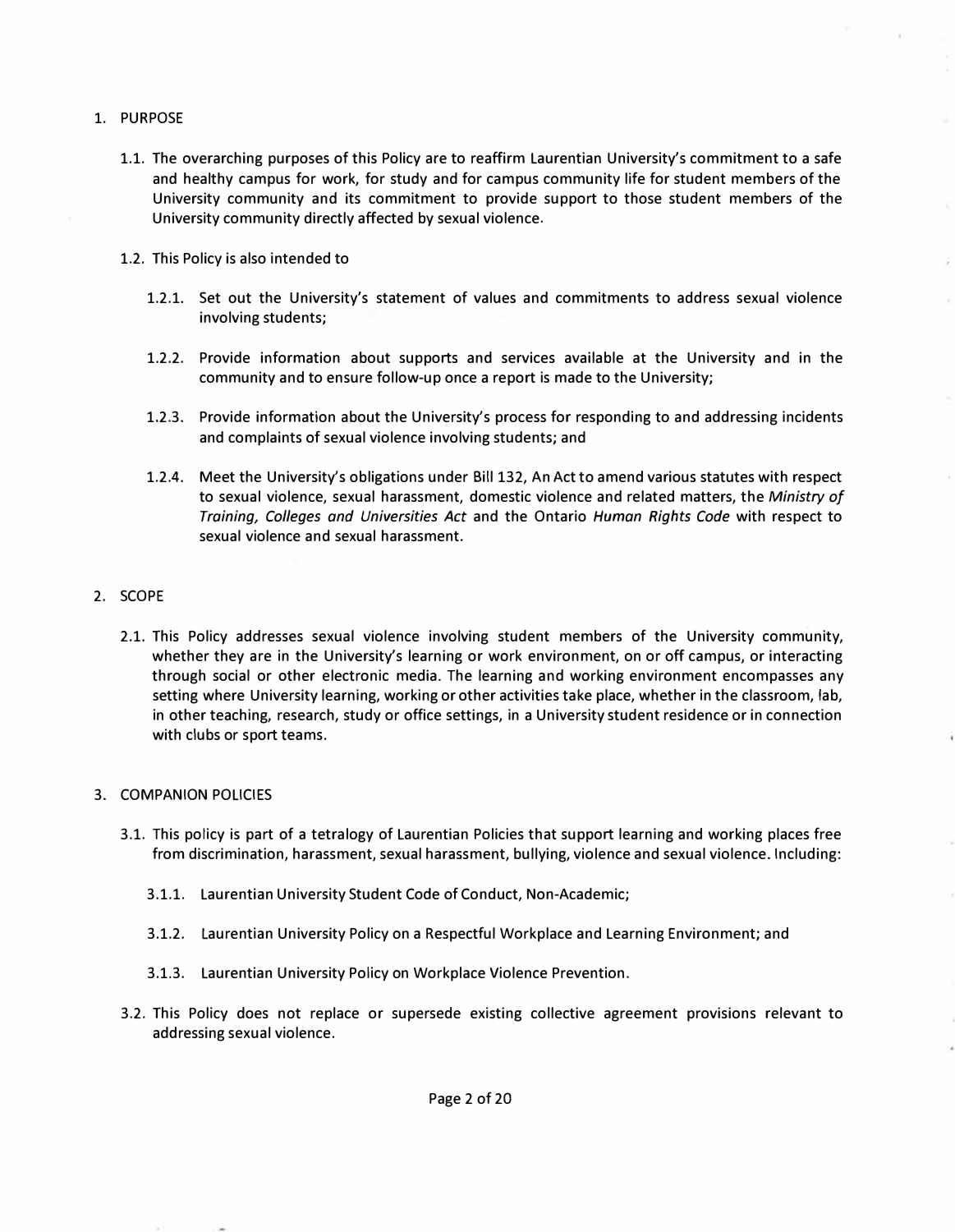### 4. INTERPRETATION

- 4.1. This Policy must be read and interpreted within the context of the overarching purposes referred to in section 1.
- 4.2. The following definitions are intended to assist in the interpretation of this Policy as well as other related University policies mentioned in paragraph 3.1.

### 5. DEFINITIONS

- 5.1. "Consent" refers to an active, direct, voluntary, and conscious choice and agreement to engage in any sexual activity by a person capable of consenting. These elements of consent must be present. It is not acceptable for a person who is said to have engaged in sexual violence to use their own consumption of alcohol or drugs as an excuse for their mistaken belief that there was consent. For further clarity, consent:
	- 5.1.1. Can be revoked at any time;
	- 5.1.2. Cannot be assumed nor implied;
	- 5.1.3. Cannot be given by silence or the absence of "no";
	- 5.1.4. Cannot be given by an individual who is incapable of consenting due to intoxication by alcohol or drugs;
	- 5.1.5. Cannot be given by an individual who is unconscious or asleep;
	- 5.1.6. Cannot be obtained through threats or coercion;
	- 5.1.7. Cannot be given if the person who is said to have engaged in sexual violence has abused a position of trust, power or authority; and
	- 5.1.8. Might not be given properly if an individual has a disability that limits his, her or their verbal or physical means of interaction  $-$  in such instances, it is extremely important to determine how consent will be established.
- 5.2. "Disclosure" refers to when someone discloses to a campus official that they have experienced sexual violence. A disclosure does not constitute a report/complaint.
- 5.3. "First responder" refers to the person to whom the affected member of the University community initially disclosed. This could be a friend, staff member of faculty member. They may be significantly affected by the disclosure of sexual violence and may also be in need of support.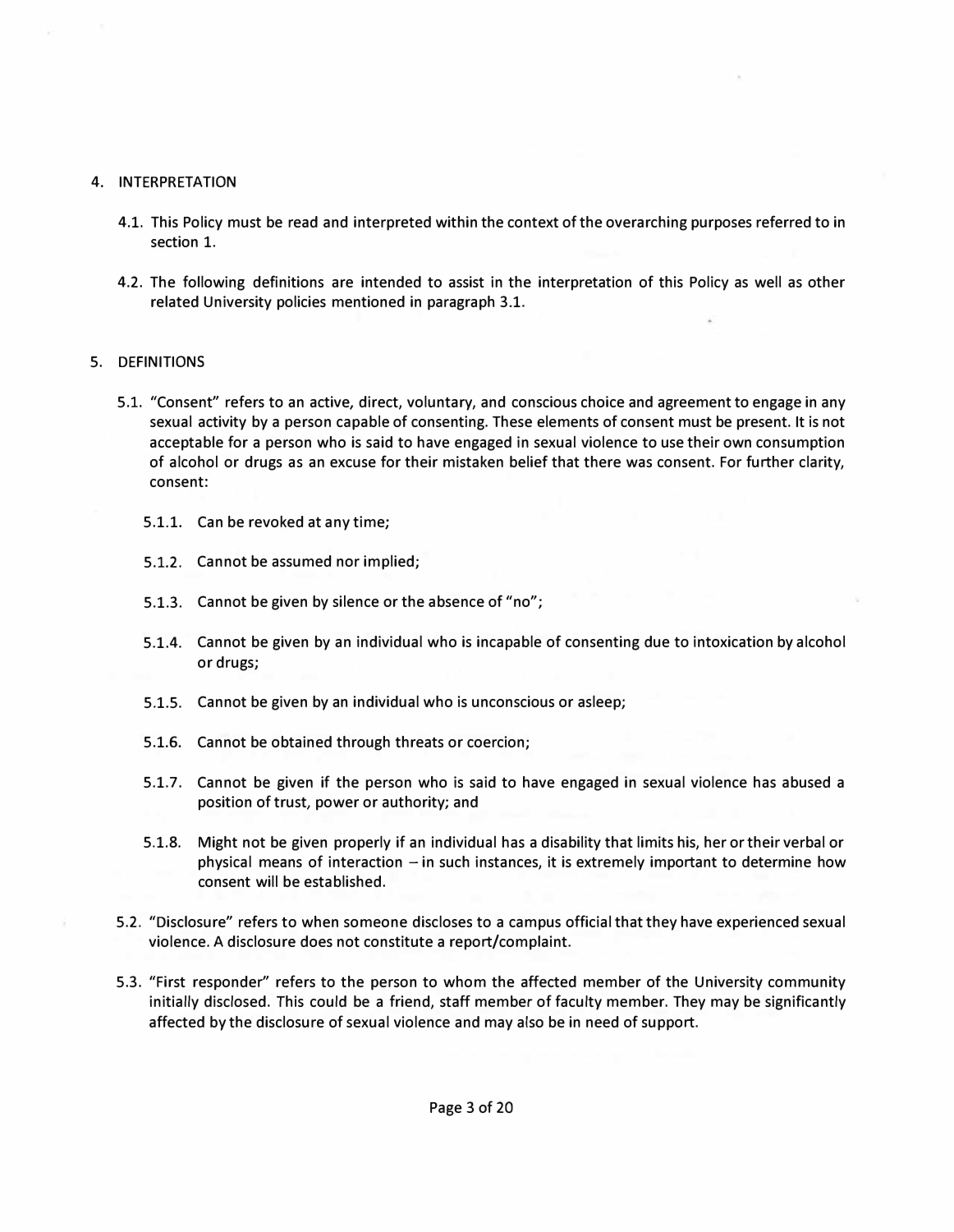- 5.4. "Rape culture" refers to a culture in which dominant ideas, social practices, media images, and societal institutions implicitly or explicitly condone sexual assault by normalizing or trivializing sexual violence and by blaming survivors for their own abuse.
- S.S. "Report/Complaint" refers to a formal report or complaint of an incident of sexual violence under this Policy for the purposes of initiating some form of investigation or adjudication.
- 5.6. "Respondent" refers to a student or a group of students against whom a complaint has been made under this Policy.
- 5.7. "Sexual assault" refers to any type of sexual contact without mutual consent. This may range from kissing and fondling to intercourse or other sexual acts. Any physical contact of a sexual nature without consent is sexual assault.
- 5.8. "Sexual Harassment" means :
	- 5.8.1. Engaging in a course of vexatious comment or conduct against a person in a workplace, learning environment and/or housing accommodation because of sex, sexual orientation, gender identity or gender expression, where the course of comment or conduct is known or ought reasonably to be known to be unwelcome, *(in some cases, one incident could be serious enough to be sexual harassment)* or
	- 5.8.2. Making a sexual solicitation or advance where the person making the solicitation or advance is in a position to confer, grant or deny a benefit or advancement and the person knows or ought reasonably to know that the solicitation or advance is unwelcome;
	- 5.8.3. An implied or expressed promise of reward for complying with a sexually oriented request;
	- 5.8.4. An implied or expressed threat of reprisal or actual reprisal for refusing to comply with a sexually oriented request;
	- 5.8.5. A sexually oriented comment or behaviour that may reasonably be perceived to create a negative psychological and emotional environment for a workplace, learning environment or housing accommodation;
	- 5.8.6. Indecent exposure, voyeurism, degrading sexual imagery, degrading comments (in person or online) and cyber harassment.
- 5.9. "Sexual violence" refers to any sexual act or act targeting a person's sexuality, gender identity or gender expression, whether the act is physical or psychological in nature, that is committed, threatened or attempted against a person without the person's consent and includes sexual assault, sexual harassment, stalking, indecent exposure, voyeurism, sexual exploitation, distribution of sexual images or video of a community member without their consent, and cyber stalking of a sexual nature.
- 5.10. "Sexual Violence Response Team" refers to a panel that considers the desires/needs of the affected members of the University community and the safety of the campus. The Team is comprised of:
	- 5.10.1. The Director of Campus Security or designate,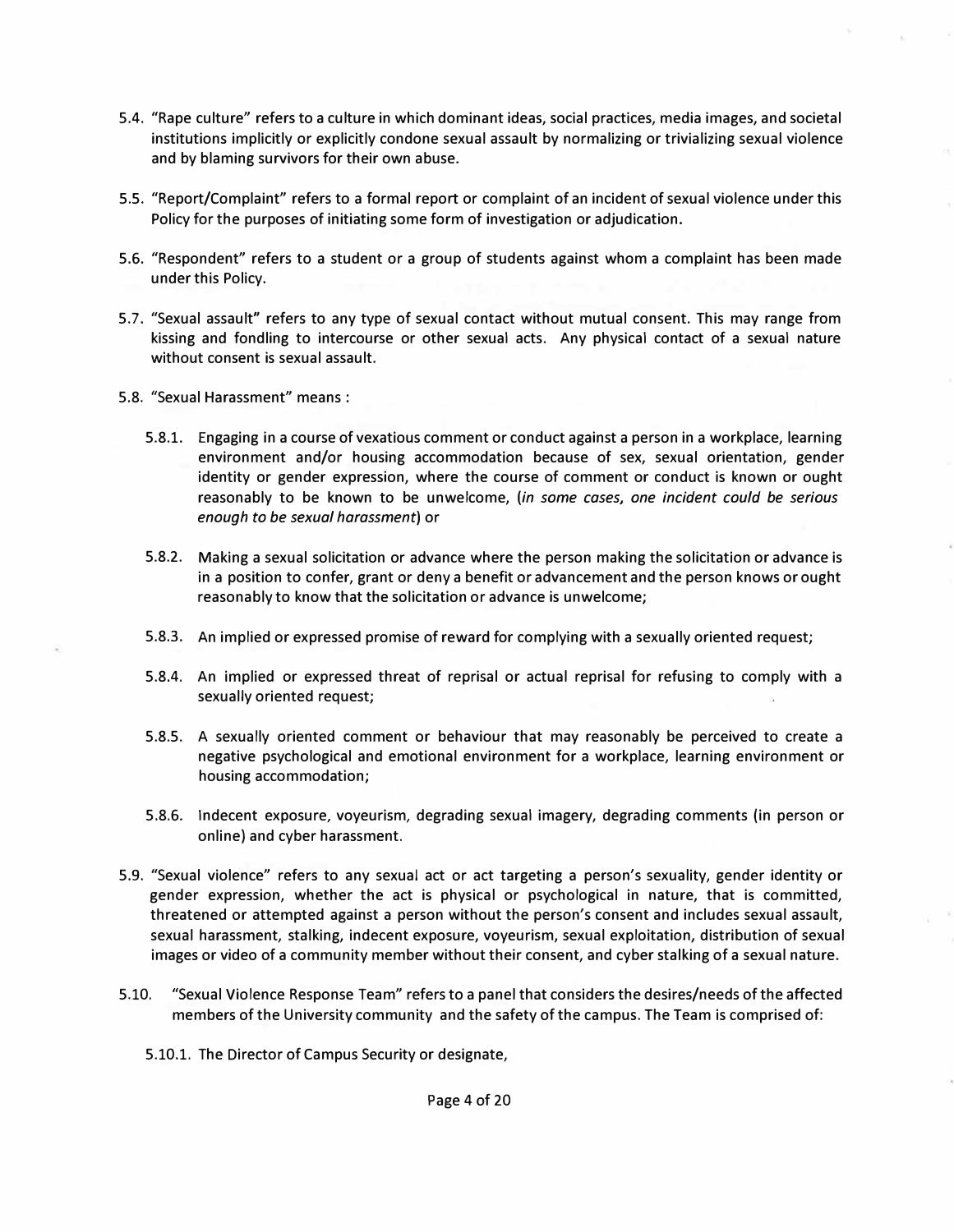- 5.10.2. The Assistant Vice-President, Equity, Diversity and Human Rights or designate,
- 5.10.3. If the sexual violence involves a student, either as the claimant or respondent, the Director of Student Life or designate,
- 5.10.4. If the sexual violence involves a non-academic employee, either as the claimant or respondent, the Executive Director of Human Resources or designate,
- 5.10.5. If the sexual violence involves an academic employee either as the claimant or respondent, the Dean of the Faculty in which the academic employee reports, and
- 5.10.6. If the sexual violence occurs in a Laurentian residence complex, the Director of Housing Services or designate.
- 5.11. "Survivor" refers to an individual who has experienced sexual violence.
- 5.12. "University community" refers to all individuals who have a relationship with or to the University, including but not limited to:
	- 5.12.1. Students, meaning individuals registered as students at the University, whether full-time or part-time, at the undergraduate or graduate level;
	- 5.12.2. Employees, including all unionized and non-unionized academic, and non-academic staff as well as those whose salary is paid through sources other than the University's operating funds, such as grants, research grants and external contracts;
	- 5.12.3. Adjunct, visiting and emeritus professors; post-doctoral or clinical fellows; research trainees; and medical residents;
	- 5.12.4. contractors, consultants, suppliers or other entities engaged by the University to provide services or goods when on University property or while acting in a capacity defined by their relationship to the University;
	- 5.12.5. Members of the Board of Governors, of the Senate and any of their respective committees, as well as members of any advisory committee formed to help the University achieve its goals;
	- 5.12.6. Employees of employee and student groups when on University property or while acting in a capacity defined by their relationship to the University;
	- 5.12.7. Visitors, including visiting students and volunteers or persons who serve on advisory or other committees.

## 6. STATEMENT OF VALUES AND COMMITMENTS

6.1. The University is committed to creating and maintaining an environment where student members of the University community can study and work free from sexual violence.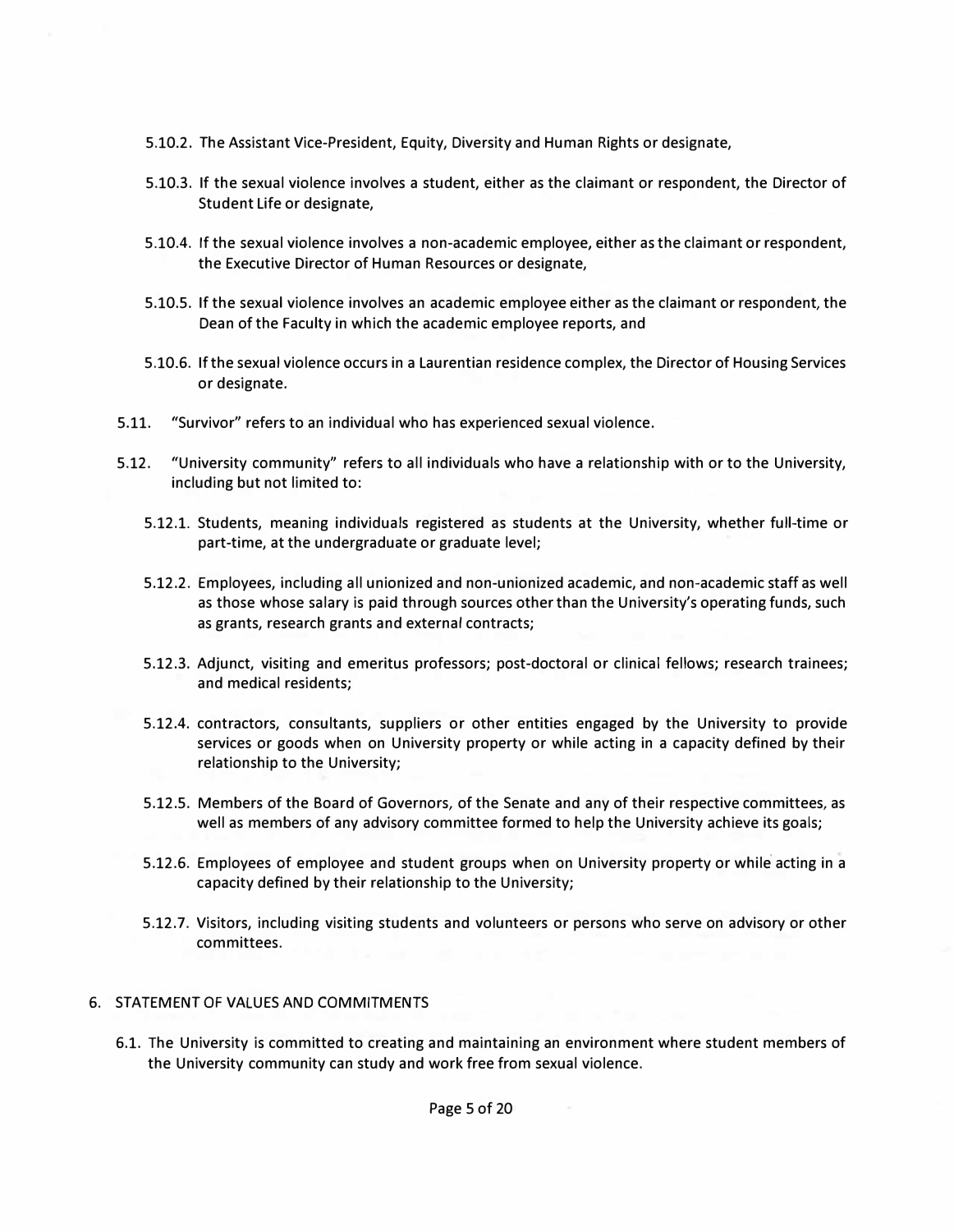- 6.2. The University recognizes that sexual violence is a fundamental affront to an individual's rights, dignity and integrity.
- 6.3. The University seeks to prevent sexual violence, including by intervening and speaking out when the University sees it occurring.
- 6.4. The University ensures that student members of the University community who experience sexual violence are supported, treated with compassion and the University will appropriately accommodate their needs. Students who disclose and/or report an experience of sexual violence can expect to be:
	- 6.4.1. Treated with compassion, dignity, and respect;
	- 6.4.2. Provided with timely safety planning assistance;
	- 6.4.3. Informed about on- and off-campus support services and resources available to them;
	- 6.4.4. Provided with non-judgmental and sympathetic support;
	- 6.4.5. Provided with academic, recreational and housing accommodations as appropriate to prevent further unwanted contact with the alleged perpetrator if the alleged perpetrator is a member of the campus community;
	- 6.4.6. Allowed to determine whether and to whom they wish to disclose or report their experience, including:
		- 6.4.6.1. Whether or not to pursue formal criminal and/or university avenues of redress;
		- 6.4.6.2. Whether or not to disclose to a support person and seek out personal counselling.
- 6.5. The University addresses acts of sexual violence involving students in the University community fairly and promptly.
- 6.6. The University is committed to a survivor-centred approach to addressing issues of sexual violence and the development of English and French language services.
- 6.7. The University acknowledges and combats broader social attitudes about gender, sex and sexuality that normalize sexual violence and undermine women's equality. These are sometimes referred to as "rape culture".
- 6.8. The University will maintain annual statistics, without identifying information, on disclosed and reported incidents sexual violence on campus and in accordance with legislative requirements. External reporting of such statistics will be done in accordance with legislative requirements.
- 6.9. The University will provide or make available to members of the University community education and awareness training on this Policy and on the prevention of sexual violence, with content tailored to the audience and relevant to their role and responsibility in responding to and addressing sexual violence.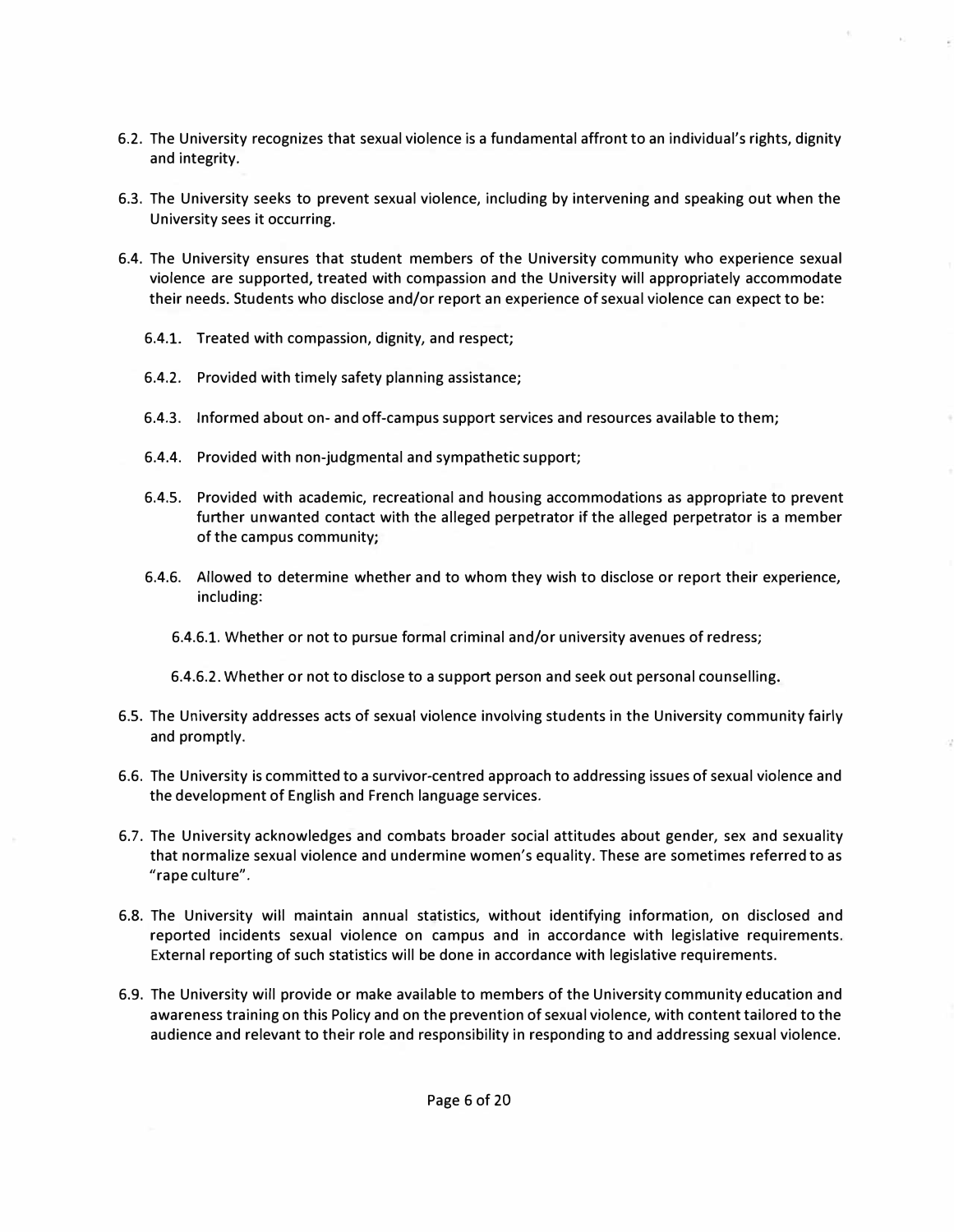### 7. DISCLOSING AND/OR REPORTING SEXUAL VIOLENCE TO THE UNIVERSITY

- 7.1. General provisions about disclosure and reporting
	- 7.1.1. A disclosure of sexual violence does not constitute a report/complaint of sexual violence. An affected member of the University community may disclose for the purposes of receiving support without filing a report/complaint.
	- 7.1.2. Prior or subsequent to disclosing and/or reporting the matter to anyone at the University, the person is encouraged, and is always free, to consult with or seek the advice and support from the relevant student association, union or other employee group about the matter, including regarding confidentiality, support and services, and the complaint process.
	- 7.1.3. If an incident of sexual violence is disclosed to a member of the University community, the person to whom it is disclosed should refer the person to this Policy, and inform the person that information about on and off campus supports is provided on a dedicated Laurentian University Sexual Harassment and Violence Education and Support website.

### 7 .2. Confidentiality

- 7.2.1. Disclosures and reports of sexual violence to the University will be treated in a confidential manner and in accordance with the *Freedom of Information and Protection of Privacy Act* and in accordance with the provisions of applicable collective agreements.
- 7.2.2. All members of the University community who receive a disclosure and/or report of sexual violence or who are involved in addressing or investigating it must keep the matter confidential in order to safeguard individuals against unsubstantiated allegations, to protect the rights of those involved in the allegations and prevent an unjustified invasion of their personal privacy and to preserve the integrity of the investigation.
- 7.2.3. The University will make every reasonable effort to maintain confidentiality when it becomes aware of an incident of sexual violence and will limit disclosure of information about individuals to those within the University who need to know for the purposes of, or those consistent with, addressing the situation, investigating or taking corrective action. Under the following circumstances, however, the University might face additional legal obligations and may not be able to guarantee complete confidentiality if:
	- 7.2.3.1. An individual is at risk of self-harm;
	- 7.2.3.2. An individual is at risk of harming an identified individual;
	- 7.2.3.3. Members of the University community or the broader community may be at risk of harm; and/or
	- 7.2.3.4. Reporting or investigation is required by law.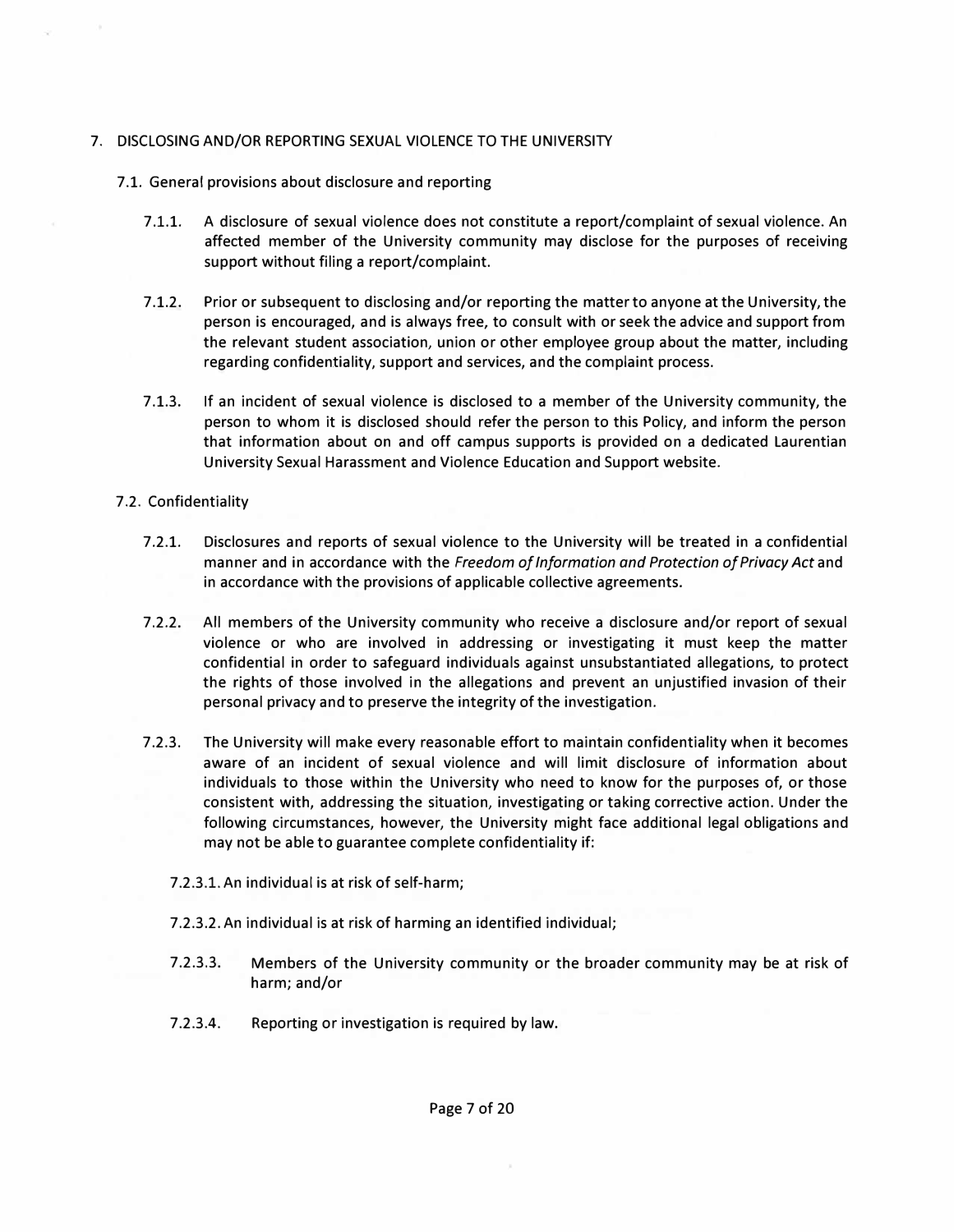- 7.2.4. If an affected member of the University community or other person requests that the University not act on a disclosure of sexual violence, the University must weigh that person's request against the University's legal obligation to take action and provide a learning and working environment that is safe and free from sexual violence for all members of the University community.
- 7.3. Report in an emergency
	- 7.3.1. In an emergency on campus (imminent threat of sexual violence and of harm to a person or sexual violence is actually occurring), call 911. A report can also be made to Campus Security.
	- 7.3.2. When a person reports an incident of sexual violence to Campus Security, Campus Services must inform the Equity, Diversity and Human Rights Office for follow-up as referred to in paragraph 7.5 of this Policy.
- 7 .4. Report and/or disclosure in a non-emergency
	- 7.4.1. The Equity, Diversity and Human Rights Office is responsible for handling all reports of sexual violence involving members of the University community in a non-emergency situation, whether the sexual violence has occurred on or off campus. The Equity, Diversity and Human Rights Office will provide information about available support and services, including information about interim measures that may be available to address the immediate situation and is the point of contact for a person affected by sexual violence to obtain academic, employment or other accommodations.
- 7.5. Follow-up on a report
	- 7.5.1. When a person reports or discloses sexual violence to Campus Security or to the Equity, Diversity and Human Rights Office, the Equity, Diversity and Human Rights Office will contact the person to learn more about the circumstances, the person's needs and expectations, and the outcome sought. The Equity, Diversity and Human Rights Office will make every effort to assist the person and will discuss with the person potential options to address or resolve the matter in a timely and supportive way, the appropriateness of which will depend on the person's needs and on the circumstances. The following is a list of examples that is not meant to be exhaustive:
		- 7.5.1.1. Referral to contacts for suitable supports, services or resources available at the University and in the city;
		- 7.5.1.2. Providing information to the person on what the person can do or what the Equity, Diversity and Human Rights Office or other person may do to intervene in the situation;
		- 7.5.1.3. Communication with the person who is said to have engaged in sexual violence to inform that person that the conduct is unwelcome;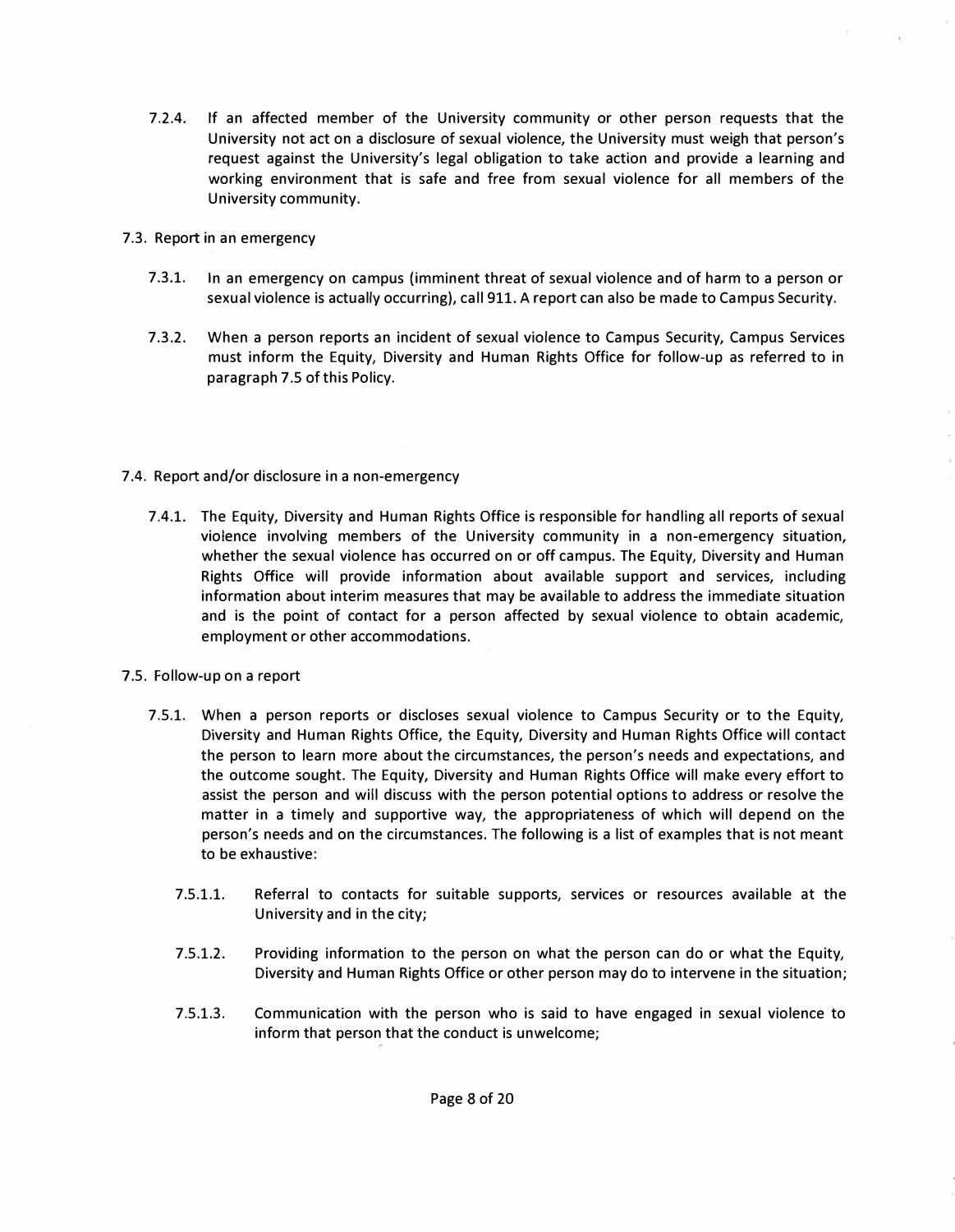- 7.5.1.4. Availability of interim academic or employment accommodation or other measures to stabilize a situation or to protect the person from retaliation or the threat of retaliation, to address safety or other concerns, and/or otherwise support the person (examples for students include exam or assignment deferral, class and/or schedule changes, housing changes; examples for student employees include making changes that are not disciplinary but precautionary to avoid contact between parties or placing the person who is said to have engaged in sexual violence on a temporary non-disciplinary leave with pay);
- 7.5.1.5. Information about methods available to facilitate a resolution;
- 7.5.1.6. Information about the filing of a formal complaint under this Policy; and
- 7.5.1.7. Information about any other available options to address or resolve the matter.
- 7.5.2. The Equity, Diversity and Human Rights Office must, where appropriate, also engage the Sexual Violence Response Team to ensure the safety, follow-up and support for those involved in the report of sexual violence. The Sexual Violence Response Team must ensure that the following steps take place and that there is follow-up:
	- 7.5.2.1. The person who has disclosed or reported an experience of sexual violence is given information regarding internal and external personal support and advocacy services, and internal (non-criminal) and external (criminal and other legal proceedings) complaint processes;
	- $7.5.2.2.$ Appropriate academic, employment or other accommodation and interim measures are made available and implemented to stabilize the situation and/or separate the parties and to address any safety or security concerns; and
	- 7.5.2.3. A threat assessment is conducted.
- 7.5.3. The Sexual Violence Response Team can, on a confidential basis, consult or seek the assistance of other internal authorities or resources for direction and can consult or seek the assistance of external parties relevant to the particular incident, such as the student federation, employee associations, rape crisis centres and counselling services.

## 7.6. Support and services

- 7.6.1. A person affected by sexual violence is not required to report an incident of or make a complaint about sexual violence under the formal complaint process of this Policy in order to obtain the supports and services referred to below or in order to receive appropriate accommodation for his, her or their needs.
- 7.6.2. The supports and services available at the University to obtain information about sexual violence and/or support are as follows:

7.6.2.1. From the University: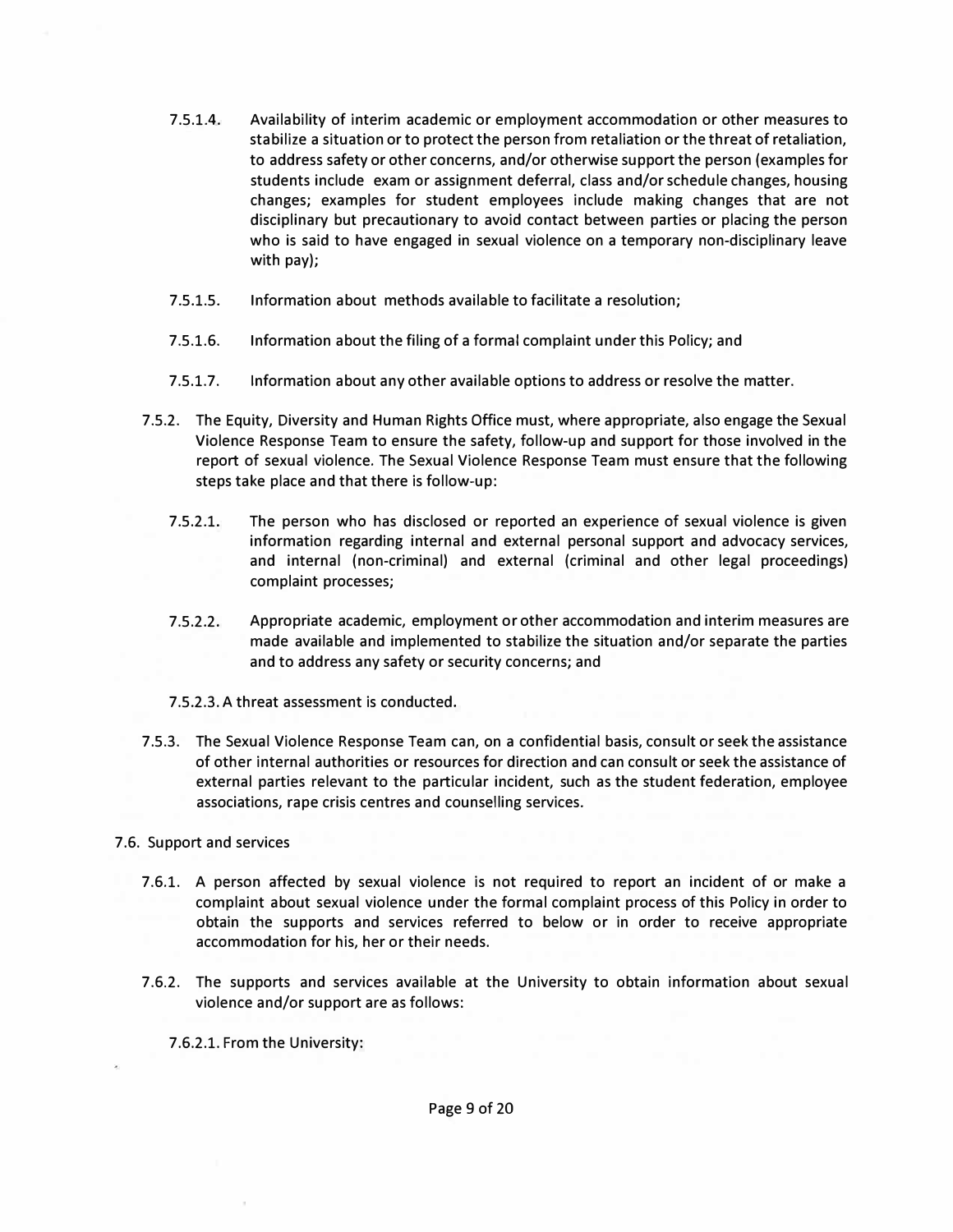- 7.6.2.1.1. Equity, Diversity and Human Rights Office
- 7.6.2.1.2. Laurentian University Health Services
- 7.6.2.1.3. Campus Security
- 7.6.2.1.4. Counselling and Support Services (for students)
- 7.6.2.1.5. Housing Services (for students)
- 7.6.2.1.6. Accessibility Services (for students)
- 7.6.2.1.7. Indigenous Student Affairs (for students)
- 7.6.2.2. From the Student Associations:
	- 7.6.2.2.1. Women's Resource Centre
	- 7.6.2.2.2. Pride Centre
- 7.6.2.3. From other providers:
	- 7.6.2.3.1. Sudbury Sexual Assault Centre 7.6.2.3.2. Greater Sudbury Police Services 7.6.2.3.3. Health Sciences North
- 8. GENERAL PROVISIONS ON THE FORMAL COMPLAINT PROCESS
	- 8.1. External recourse: This Policy and the formal complaint process do not prevent and are not intended to discourage an individual from also reporting sexual violence to the police and pursuing a complaint of sexual violence through the criminal justice system or from pursuing a complaint of sexual harassment with the Ontario Human Rights Tribunal pursuant to the Ontario Human Rights Code.
	- 8.2. Choice not to file a formal complaint or not to investigate: A person may choose not to file a formal complaint under Section 9 of this Policy. If a person decides not to file a formal complaint under Section 9 of this Policy or requests that the University not investigate, the full range of supports and services outlined in paragraph 7.6 of this Policy remain available to that person. To the greatest extent possible, the University will respect the person's choice not to proceed with a formal complaint under this Policy or a request that the University not investigate. However, the University may not be able to fulfill the person's wishes and the Sexual Violence Response Team can initiate an investigation if it has reason to believe that a member of the University community or broader community may be at risk of harm or if it determines that the University has a legal obligation to investigate. In such cases, the person has the right not to participate in such an investigation. If requested by the person and subject to any applicable collective agreement provisions and access to information and privacy legislation, she, he or they will be given an update on the status of such investigation and informed of its result, including the imposition of consequences or measures, if any. The Sexual Violence Response Team will appoint an investigator who will investigate the matter and provide the Sexual Violence Response Team with a written confidential report containing the facts and information gathered during the investigation, the investigator's analysis of the facts and information, the investigator's conclusion of whether or not sexual violence occurred and of the role of person who is said to have engaged in sexual violence. The Sexual Violence Response Team will consult with internal authorities on the investigation report and on the appropriate means for further addressing the matter.
	- 8.3. Support person: The Complainant or the Respondent can be accompanied by a support person of their choice at any time during the formal complaint process outlined in this Policy. The support person can provide encouragement or other emotional or moral support. The support person, with the person's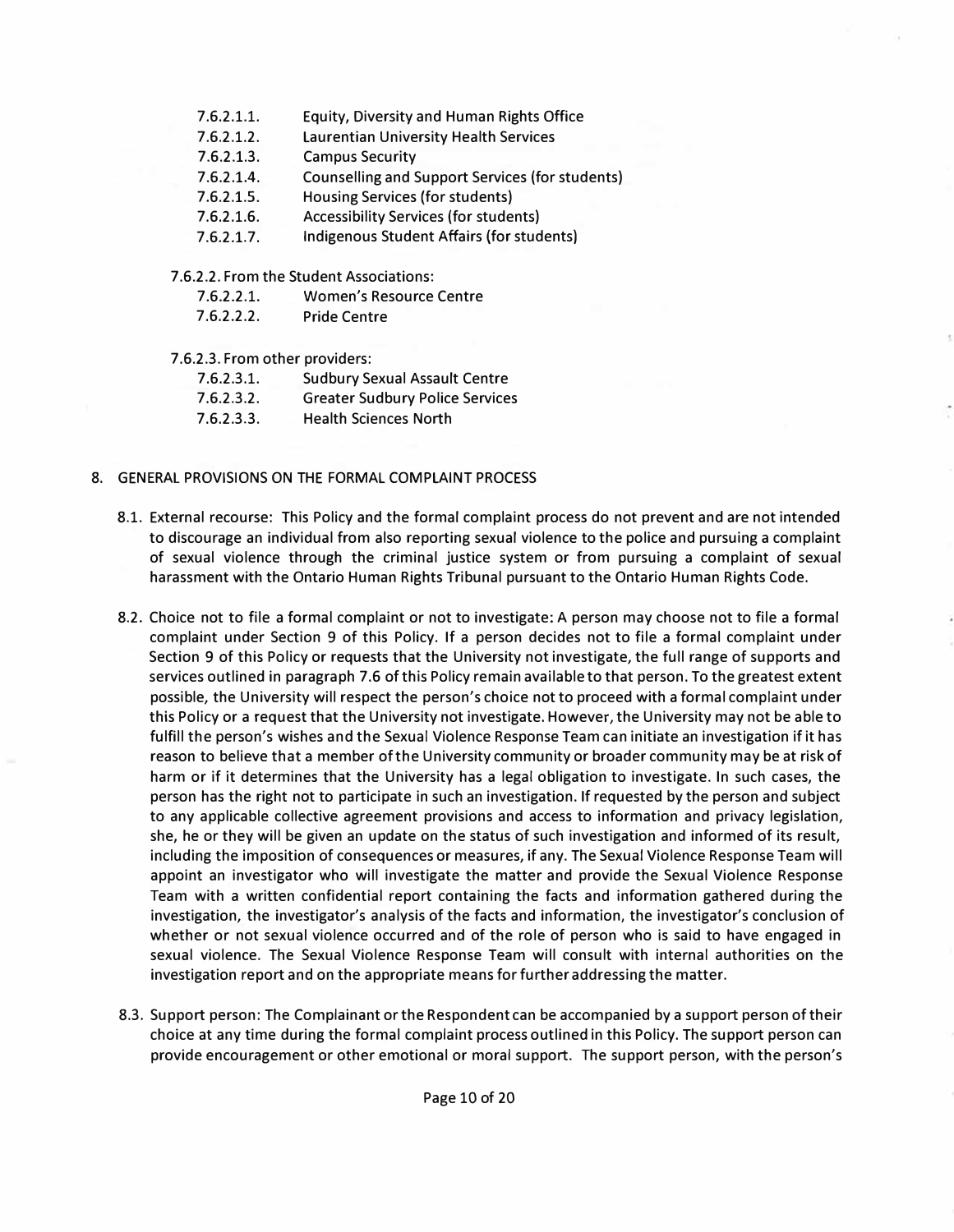authorization, can speak with the officer and obtain status updates on a complaint. As mentioned in paragraphs 9.6.2 (a) and 9.6.2 (b) of this Policy, the support person's role is not to act or speak on behalf of Complainant or Respondent; representations (both oral and written) must come directly from the Complainant and Respondent. The support person must agree in writing to maintain confidentiality in accordance with this Policy.

8.4. Deadlines and timelines: The deadlines mentioned in this Policy are meant to ensure that the matters are dealt with in a timely fashion. Deadlines may, however, be extended where there are grounds to do so. It can be difficult to determine appropriate timelines for the resolution, investigation or a final disposition with respect to a formal complaint. Therefore, where no deadlines are mentioned in this Policy, the intention is always to use a reasonable time period in light of the nature and complexity of the circumstances of the complaint.

## 9. FORMAL COMPLAINT PROCESS

- 9.1. Filing of a formal complaint
	- 9.1.1. The Equity, Diversity and Human Rights Office is responsible for receiving and handling formal complaints of sexual violence. Only a person who reports experiencing sexual violence can choose to file a formal complaint under this Policy (the "Complainant").
	- 9.1.2. A formal complaint can be filed with the Equity, Diversity and Human Rights Office if the individual who is said to have engaged in sexual violence is a member of the University community and was a member of the University community at the time of the incidents alleged in the formal complaint (the "Respondent").
	- 9.1.3. If the Respondent's relationship with the University ends and he, she or they is no longer at or with the University, the formal complaint process in this Policy may be suspended. If the Respondent returns and once again becomes a member of the University community, a formal complaint process may resume. A Respondent's temporary leave of absence from the University or a temporary break in his, her or their relationship with the University do not prevent a resumption of a formal complaint process when such leave has ended or when the relationship between the University and the Respondent resumes.
	- 9.1.4. A formal complaint must set out in writing the name of the Respondent, the nature and the details of the circumstances, including detailed facts, specific dates and names of potential witnesses. The Equity, Diversity and Human Rights Office will acknowledge receipt of any formal complaint received, review it and if necessary, seek clarification from the Complainant on the information it contains.
- 9.2. Equity, Diversity and Human Rights Office's assessment
	- 9.2.1. The Equity, Diversity and Human Rights Office will assess the formal complaint and determine whether the conduct forming the basis of the complaint appears to fall within the definition of sexual violence as set out in Section 5 of this Policy.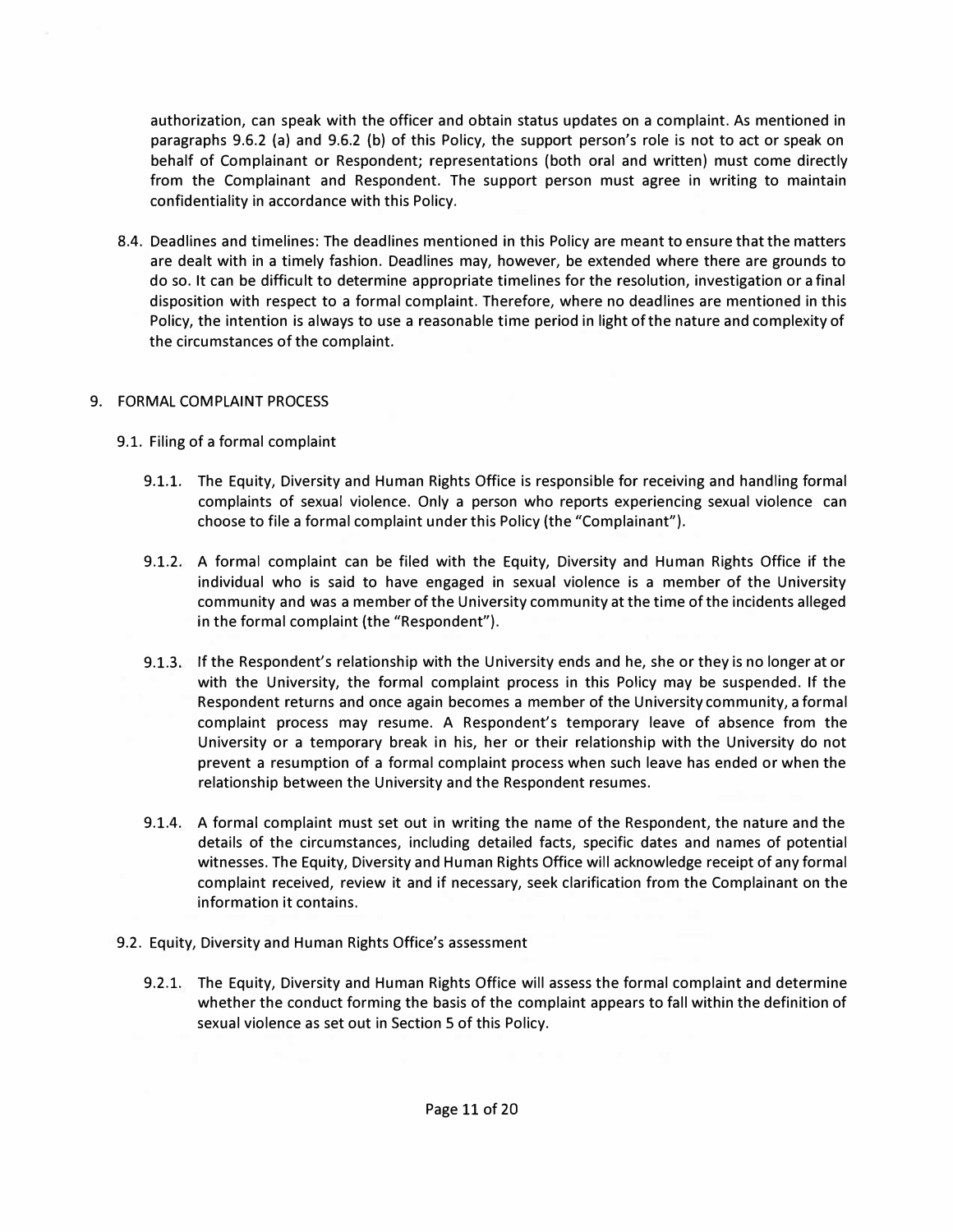- 9.2.2. If the Equity Diversity and Human Rights Office concludes that it appears that the Respondent is a not a student member of the University, the complaint shall be dealt with under sections 10 to 32 of the University's Program on A Respectful Workplace and Learning Environment.
- 9.2.3. If the Equity, Diversity and Human Rights Office concludes that the respondent in a complaint is a student member of the University, and that the conduct in question appears to fall within the definition of sexual violence as set out in Section 5 of this Policy, the Equity, Diversity and Human Rights Office will appoint an investigator pursuant to paragraph 9.4 of this Policy and inform the Complainant in writing.
- 9.2.4. If the Equity, Diversity and Human Rights Office considers that the conduct complained of does not fall within the definition of sexual violence as set out in Section 5 of this Policy, or is frivolous, vexatious, or made in bad faith, the Equity, Diversity and Human Rights Office will convey this assessment in writing to the Complainant and inform the Complainant of his, her or their right to request a review under paragraph 9.3 of this Policy, and the Equity, Diversity and Human Rights Office will provide the applicable timelines and procedures for requesting this review.
- 9.3. Review of the Equity, Diversity and Human Rights Office's assessment
	- 9.3.1. A request to review the Equity, Diversity and Human Rights Office's assessment of the complaint can be made only if the Equity, Diversity and Human Rights Office has determined that the complaint falls outside the definition of sexual violence as set out in Section 5 of this Policy.
	- 9.3.2. If the Complainant disagrees with the Equity, Diversity and Human Rights Office's determination that the complaint is outside the definition of sexual violence as set out in Section 5 of this Policy, then the Complainant may ask the Sexual Violence Response Team (excluding the Director of Equity, Diversity and Human Rights) to review the Equity, Diversity and Human Rights Office's assessment, if the Complainant submits the request in writing within 10 business days after the date of the Equity, Diversity and Human Rights Office's determination. Upon review, the Sexual Violence Response Team's decision is final and will be communicated to the Complainant in writing.

## 9.4. Investigation

## 9.4.1. Notification

9.4.1.1. Once the Equity, Diversity and Human Rights Office has accepted the complaint for investigation based on the criteria noted above, it shall notify the Respondent in writing that a complaint has been lodged. The Respondent will be provided with a copy or summary of the allegations, identifying the Complainant. The Respondent will also be provided with a copy of the policy.

## 9.4.2. Response

9.4.2.1. The Respondent shall have the right (but is not obliged) to respond in writing, within ten (10) working days of being notified. The response, if any, should either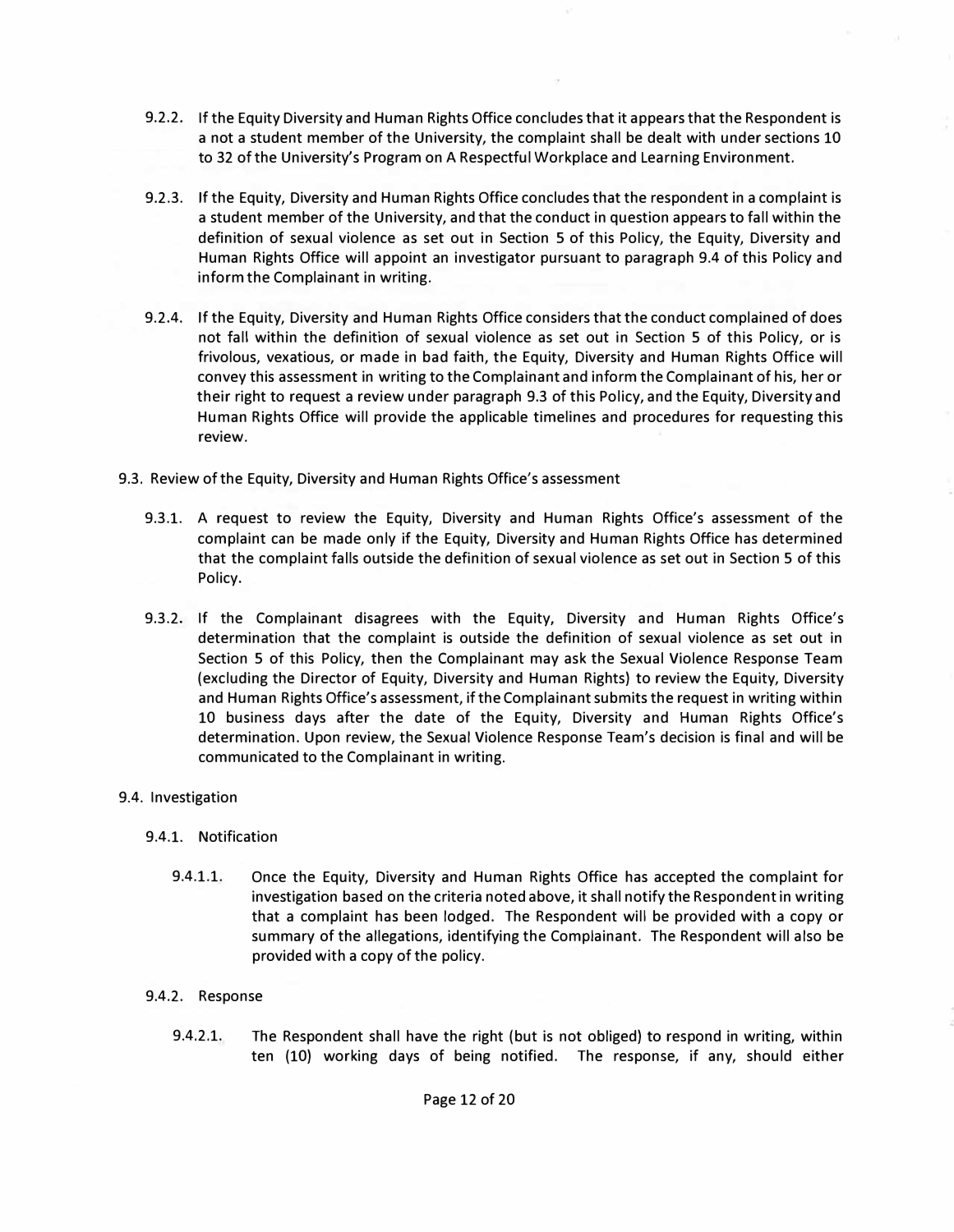acknowledge or deny the validity of the allegations in whole or in part, provide additional information, and/ or propose a resolution of the complaint. A request for an extension of the response period will not be unreasonably withheld.

- 9.4.2.2. The Respondent is entitled to the same level of assistance in the process as is available to the Complainant. If he, she or they has not already done so, the Respondent has the right to meet with the Equity, Diversity and Human Rights Office to obtain information, guidance and assistance and discuss options. The Equity, Diversity and Human Rights Office will not directly assist the Respondent to prepare his, her or their response; a Respondent may seek such assistance anyone else he, she or they deems appropriate, including legal counsel.
- 9.4.2.3. The Complainant shall be provided with a copy or summary of the response and has the right (but is not obliged) to reply to the investigator, in writing, within five (5) working days. The Complainant may, in his, her or their reply, accept the Respondent's proposed resolution, if there is one; propose or request an alternate resolution, withdraw some or all of the allegations, or reply to the Respondent's version of events.
- 9.4.2.4. The Respondent will be provided with a summary of the Complainant's reply, which ends this stage of the process.
- 9.4.3. Investigation
	- 9.4.3.1. Once the complaint is accepted for investigation, the Equity, Diversity and Human Rights Office will appoint an investigator, who is impartial and unbiased and who is trained in sexual violence investigation techniques, to conduct a fair, thorough and complete investigation of the complaint.
	- 9.4.3.2. The Complainant or Respondent(s) may challenge the appointment of the investigator on the ground that the proposed investigator has a potential conflict of interest or that having the proposed investigator conduct the investigation raises a reasonable apprehension of bias. The challenge must be submitted in writing to the Equity, Diversity and Human Rights Office as soon as possible after the potential issue is identified and the Office will make a decision on the challenge within five (5) working days of having received it. That decision will be final. Details of the challenge and the decision shall be noted in writing in the written report of the investigator.
	- 9.4.3.3. Once the investigator has been appointed, the Equity, Diversity and Human Rights Office shall provide all documentation relevant to the complaint to the investigator. The investigator will then devise a written investigation plan outlining the process to interview the Complainant, the Respondent, and all witnesses whom the investigator determines to have any information relevant to the complaint. In addition, the investigator shall include in the report the names of any potential witnesses that had no relevant information, or were not available to be interviewed. If it appears to the investigator that other persons not named by the parties may have information related to the complaint, every effort will be made to interview those potential witnesses. It may also be necessary to re-interview the parties before issuing the report.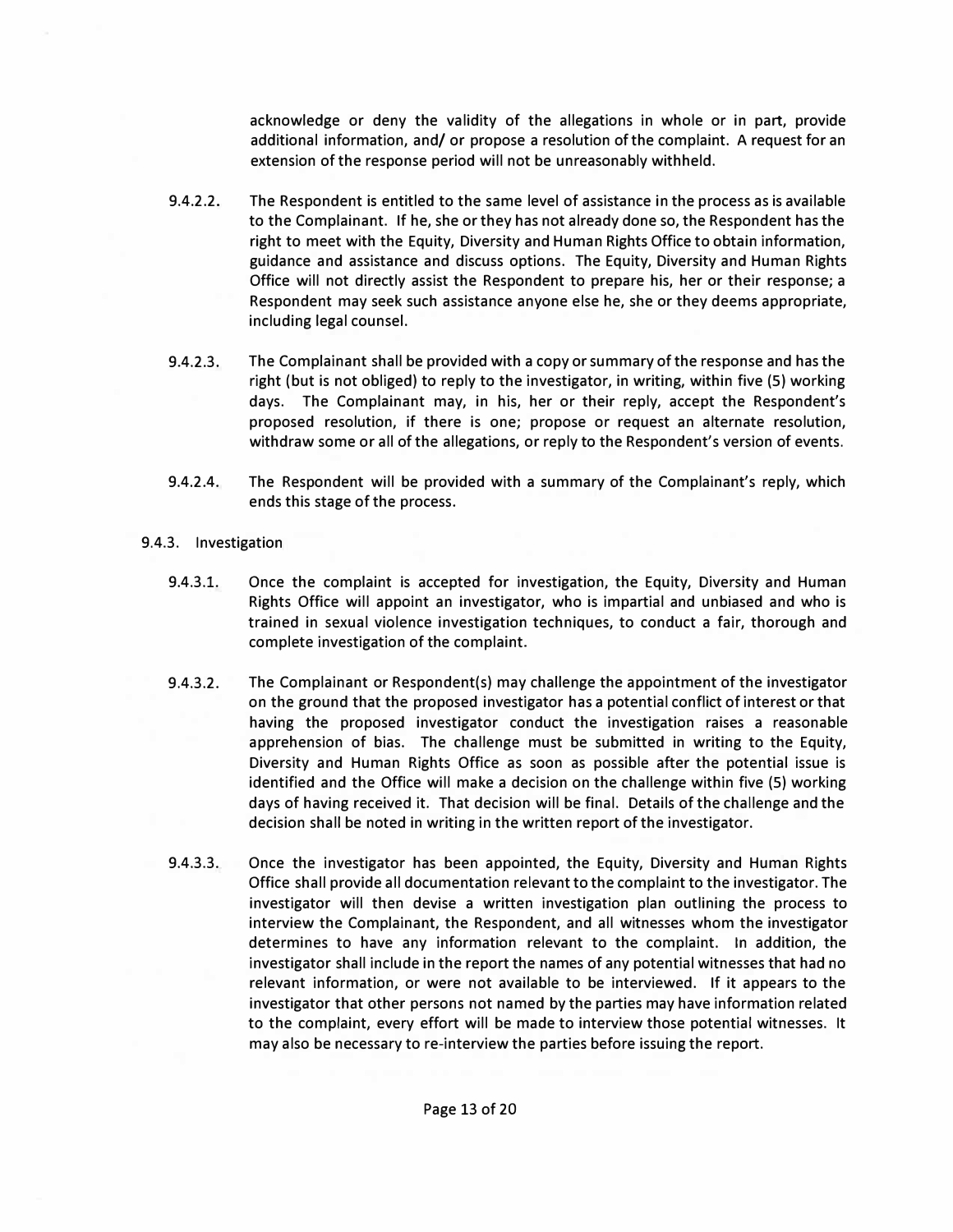- 9.4.3.4. The investigator is solely responsible for determining the scope of the investigation, including which witnesses, if any, are to be interviewed. The investigator shall collect, review, analyze and assess the facts with respect to the allegation(s). The investigator shall be permitted to draw inferences and to assess the credibility of the persons interviewed.
- 9.4.3.5. A typical investigation involves, but is not necessarily limited to, the information gathered in the complaint/response process, supplemented by interviews, if necessary, with the Complainant, Respondent and witnesses (in that order) and the review of any applicable documentary, physical, corroborative or contemporaneous or other evidence. Witnesses may include anyone who can provide information, records or details regarding an allegation or the circumstances surrounding a complaint. When material facts are not in dispute, interviewing witnesses may be unnecessary.
- 9.4.3.6. There is an obligation on members of the University community to cooperate in the investigation of a complaint.
- 9.4.3.7. If a Respondent declines to participate in the investigation process, in most cases it will be both possible and appropriate to proceed with an investigation without a statement (response) or interview of the Respondent.
- 9.5. The investigator shall use best efforts to complete the investigation within forty (40) working days from the time the investigator has been appointed. Where the investigation goes beyond this timeframe, the parties will be advised and will be provided with reasons for the delay.

## 10. INTERIM MEASURES

- 10.1. After a formal complaint is filed, the Executive Director may impose interim measures as necessary where allegations of sexual violence give rise to a significant personal safety threat to other students or members of the University community, including the Complainant, or where in all the circumstances, the Executive Director concludes that interim measures are otherwise necessary.
- 10.2. Interim prohibitions may include, but are not limited to the following:
	- 10.2.1. Limit the access on University Premises, as defined in the Laurentian University Student Code of Conduct, Non-Academic;
	- 10.2.2. Restrict the contact or association of the person or persons named in the complaint with certain individuals or groups;
	- 10.2.3. Suspend student privileges;
	- 10.2.4. Temporarily suspend a student from campus.
- 10.3. Any interim measures are in no way to be construed as a final determination that a student has committed misconduct.
- 10.4. The Executive Director shall adhere to the principle of proportionality when imposing an interim measure, and should seek to impose an interim measure that is least disruptive to the Respondent while simultaneously achieving the intended goals of the measures.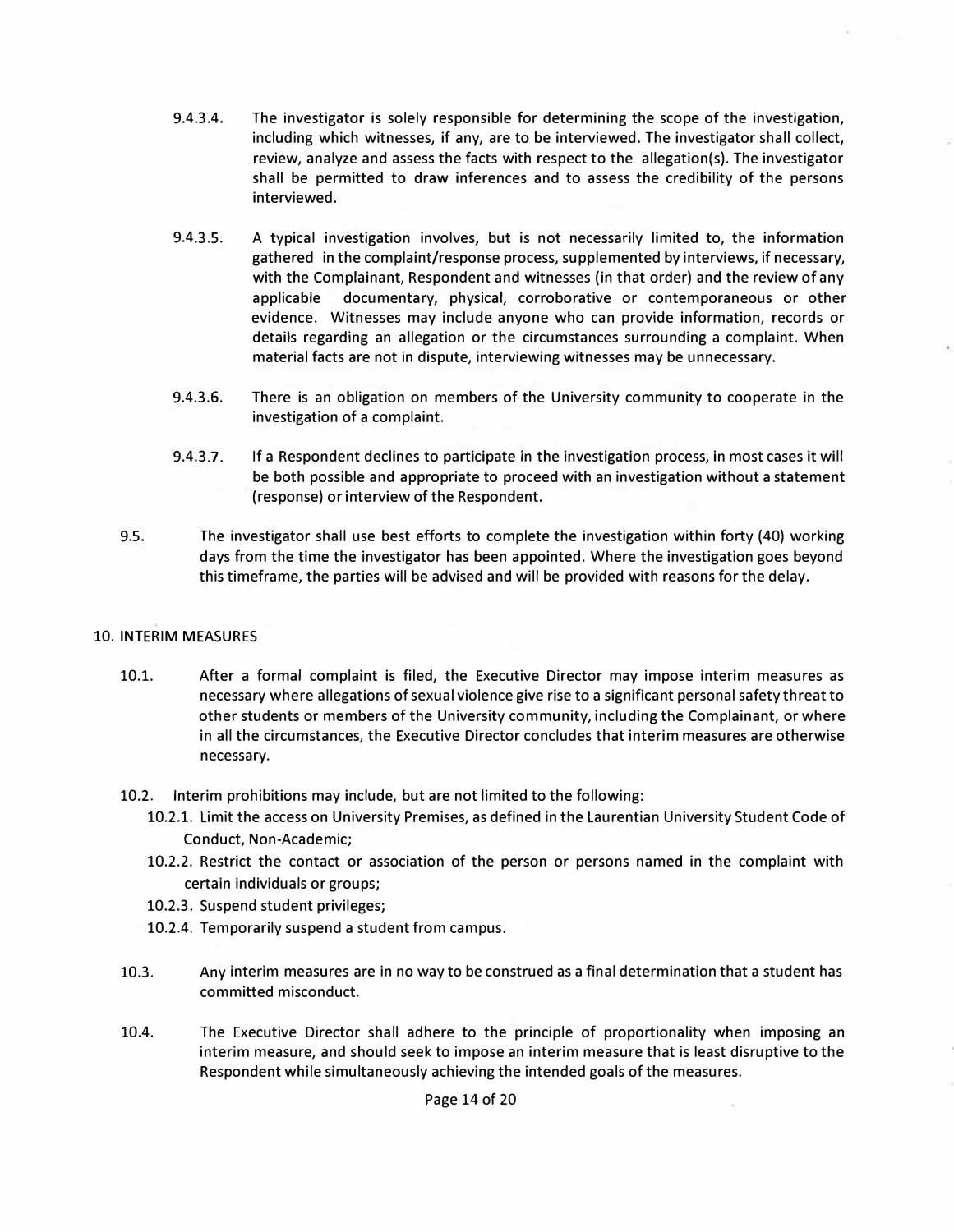- 10.5. The student can appeal the interim measure in writing, within 10 working days to the Vice-Provost Academic who will reassess the interim measure and either revoke or continue pending the completion of the investigation and any subsequent appeals.
- 10.6. An interim measure imposed by the Executive Director shall remain in place until the Executive Director renders a decision at the conclusion of the hearing, unless otherwise ordered by the Executive Director.

### 11. NO REPRISAL OR RETALIATION

11.1. There shall be no reprisal or retaliation nor any threat of reprisal or retaliation against anyone pursuing their rights in good faith under this policy or who has provided information in good faith regarding a complaint, incident or report of an incident of sexual violence. Any such alleged reprisal or retaliation or threat thereof shall be equivalent grounds for laying a complaint under this policy and program. Retaliations can also constitute infractions under applicable legislation. Persons who engage in reprisals and retaliation and/or threats of reprisal or retaliation may be disciplined including being expelled from the University and/or dismissed from employment.

### 12. INVESTIGATION RESULTS AND REPORTS

- 12.1. The investigator shall submit a written report to the Assistant Vice-President, Equity, Diversity and Human Rights summarizing the results of the investigation and including a determination on a balance of probabilities as to whether or not the Respondent has violated this policy. If appropriate, the investigator shall decide whether or not the complaint was frivolous, vexatious, or made in bad faith.
- 12.2. The Assistant Vice-President, Equity, Diversity and Human Rights shall review the report and within five (5) working days of receiving the report will submit it to the Executive Director, Student Life and Enrolment Management ("Executive Director") or, in appropriate circumstances, the Executive Director's delegate. In that case, references to the Executive Director include her or his delegate.
- 12.3. Within the fifteen (15) working days of receiving the report, the Executive Director will decide, in accordance with this policy and program:
	- 12.3.1. which of the following remedies, if any, will be provided to the Complainant:
		- 12.3.1.1. Verbal or written apology from the Respondent;
		- 12.3.1.2. Compensation for lost wages;
		- 12.3.1.3. Job or promotion that was denied;
		- 12.3.1.4. Compensation for lost tuition;
		- 12.3.1.5. Transfer of the student with the student's consent from one course or section to another;
		- 12.3.1.6. Reassignment of graduate supervisors;
		- 12.3.1.7. Commitment that he, she or they will not be transferred, or will have a transfer reversed, unless he, she or they chooses to move; and/or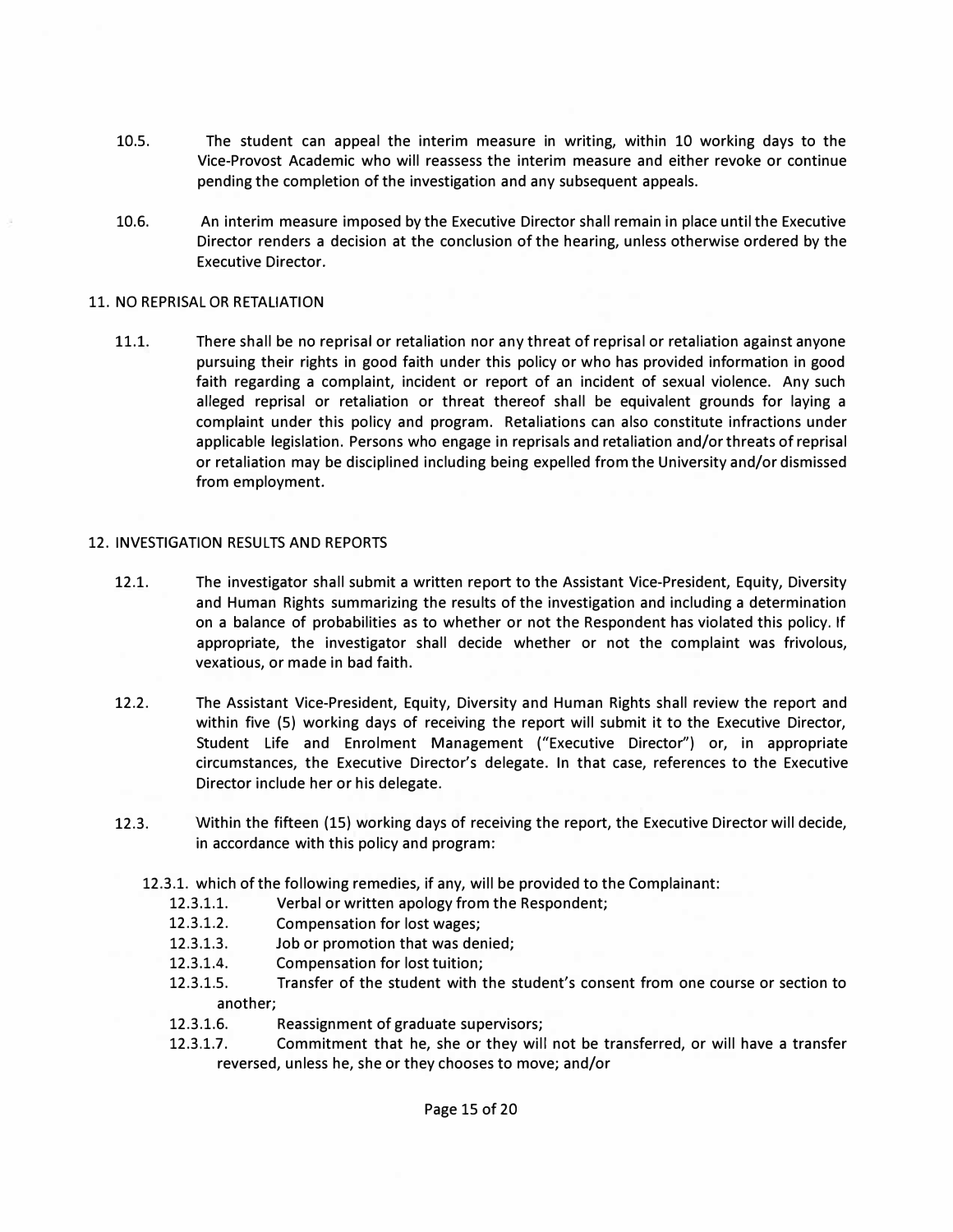- 12.3.1.8. Change in work or study conditions or arrangements.
- 12.3.2. which of the following sanctions, if any, will be imposed on the Respondent:
	- 12.3.2.1. Formal written reprimand.<br>12.3.2.2. Prohibit contact. correspor
	- Prohibit contact, correspondence or any other form of communication between the Respondent and the Complainant.
	- 12.3.2.3. Deny or limit access to specified services, activities, facilities, and/or locations at the University for such period of time as may be determined;
	- 12.3.2.4. Require the Respondent to attend a sexual violence prevention program or course;
	- 12.3.2.5. Suspension from the University for a specified time period that is a minimum of one
	- semester and a maximum of three semesters;
	- 12.3.2.6. Expulsion from the University.
- 12.3.3. The sanctions to be imposed in the case of a frivolous, vexatious, malicious, or bad faith complaint.
- 12.3.4. When a student receives the sanction of suspension or expulsion:
	- 12.3.4.1. The notations "suspended" or "expelled" from the "Department", "School" or "University" for misconduct shall be entered on the student's Transcript and Grade Report by the Registrar upon receipt of a notice of suspension or expulsion.
	- 12.3.4.2. The suspension notation will be removed when the student graduates or five (5) years after the last registration.
	- 12.3.4.3. The expulsion notation is permanent unless the Vice-President, Academic and Provost grants a petition for its removal. Any such petition may be made no sooner than five (5) years after the offence. Removal of the expulsion notation from the transcript does not overturn the expulsion decision, which will remain in effect.
- 12.4. The Executive Director will communicate her or his decision in writing to the Assistant Vice-President, Equity, Diversity and Human Rights. This decision shall be included in the Notice of Decision.

## 13. Appeal

- 13.1. The Respondent has a right to appeal a finding of misconduct or a sanction imposed under this Code, or both. The Complainant has a right to appeal from a finding that an allegation was frivolous, vexatious, or made in bad faith, or the remedies that were provided, or both.
- 13.2. Grounds for appeal include, but are not limited to, questions of fact, law, mixed fact and law, or arguments that the decision, sanction imposed, or remedy awarded is unreasonable in all of the circumstances.
- 13.3. Filing an appeal will not stay the implementation of any sanctions that have been imposed or remedies that have been awarded.
- 13.4. Appeals shall be heard by the University Disciplinary Appeals Panel (UDAP), which shall be struck by Vice-President, Academic and Provost. UDAP members must be able to respond to the student's preference to appeal in French or in English. UDAP will include: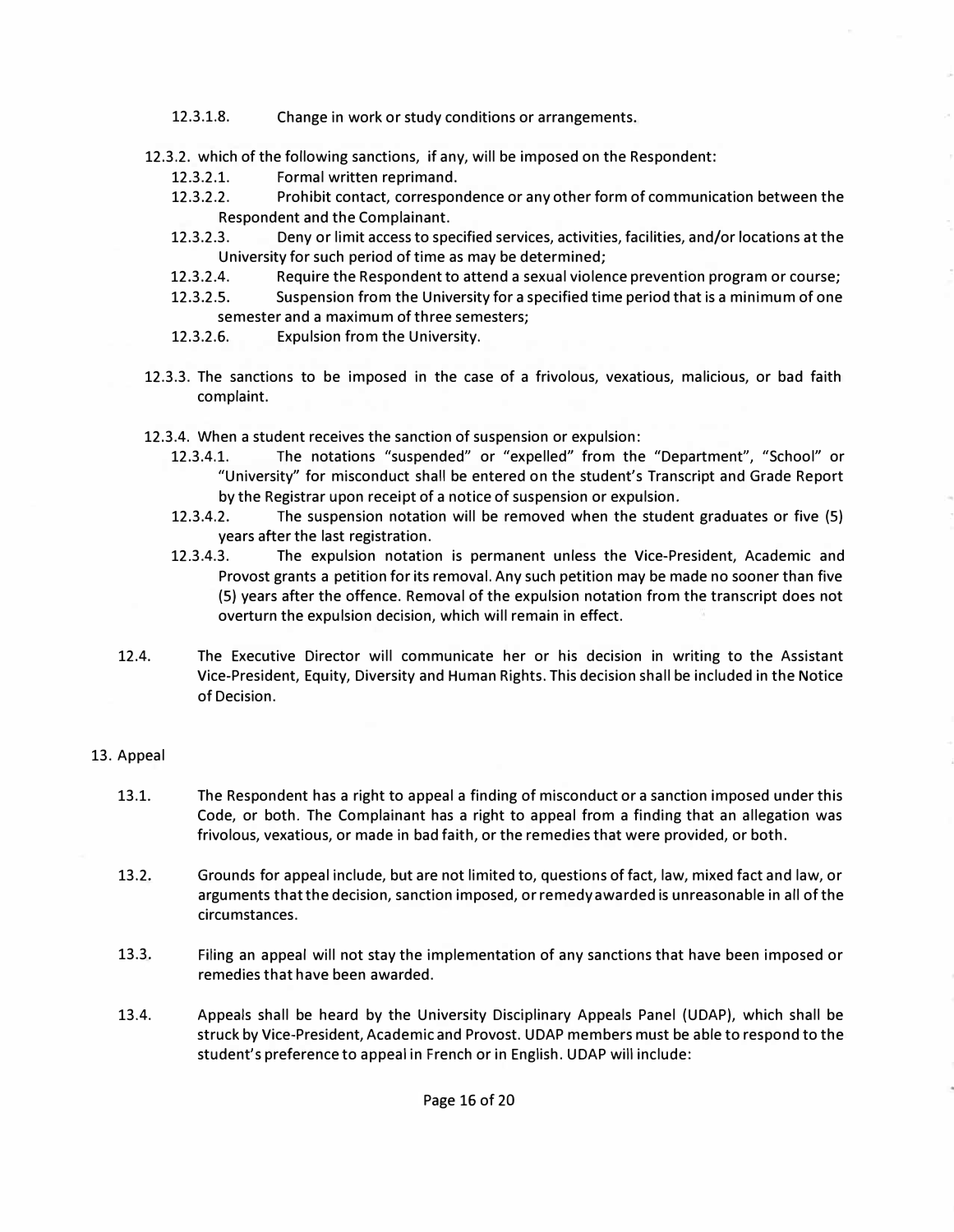- 13.4.1. Two (2) students at the same level of study as the student requesting the appeal, but not from the same Faculty; and
- 13.4.2. Three (3) Faculty members that are not from the same Faculty and who are not on sabbatical.
- 13.5. Notice of Appeal: The person appealing shalt submit a notice of appeal to the Vice-President, Academic and Provost within 10 business days of the release of the decision. The notice of appeal must include a copy of the Executive Director's decision, the outcome a student is seeking, the name of the legal counsel or agent, the names of any witnesses to be called, and any documents on which the student will rely.
- 13.6. An appeal will not be accepted by the Vice-President, Academic and Provost if incomplete or not filed within the time period of ten (10) days. Exceptions to the time limit for filing an appeal are at the discretion of the UDAP, upon written application of the student. Appeal forms and any further details on hearing procedures may be obtained from the Office of Student Life.
- 13.7. Upon receipt of the Notice of Appeal, the Executive Director shall provide the Respondent with disclosure of alt relevant documents in the possession of the University, including, applicable, the investigator's report and written recommendation.
- 13.8. The Executive Director shall prepare a statement that the respondent is alleged to have committed an act or acts of sexual violence, with sufficient particulars of the circumstances to enable the student to identify the alleged act or conduct giving rise to the allegations.
- 14. Appeal Hearing Procedures
	- 14.1. The appeal will be conducted as a hearing de novo. The report and findings of the investigator, and the decision of the Executive Director are not admissible without the consent of the student. The documents are admissible only to the extent and for the purposes agreed to by the student.
	- 14.2. The UDAP will deliver a notice of hearing to the appellant and the Complainant at the same time. The notice of hearing shall provide the appellant with reasonable notice of the hearing and shall contain:
		- 14.2.1. the time, place and purpose of the hearing; and
		- 14.2.2. a statement that if the appellant does not attend at the hearing, the UDAP may proceed in the appellant's absence and the appellant will not be entitled to any further notice in the proceedings.
	- 14.3. A hearing shall be held as an oral hearing with the appellant and the Executive Director as parties. The appellant and the Executive Director, and their representatives, if any, shall appear in person. The appellant and the Executive Director have the right to be represented by legal counsel at a hearing.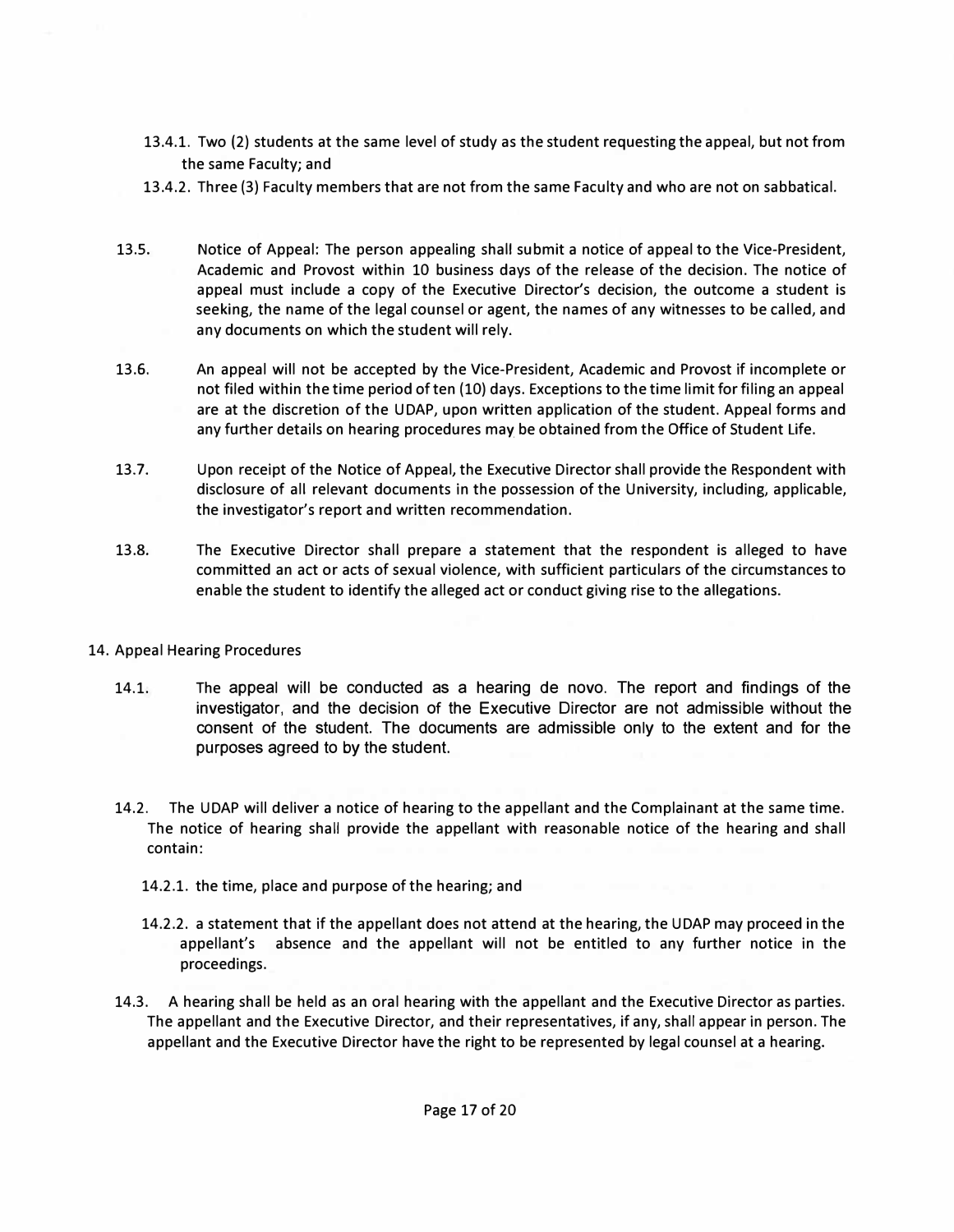- 14.4. UDAP shall usually conduct the hearing in accordance with the *Statutory Powers Procedure Act,*  Revised Statutes of Ontario, 1990, Chapter S. 22, as amended from time to time. UDAP, however, may choose to depart from these requirements in the particular circumstances of the case.
- 14.5. UDAP may decide that a hearing in a proceeding is not open to the public, having regard to the all of the circumstances, including, but not limited to: the preferences of the Complainant and the Respondent; the nature of the dispute and its context; the impact on the proceedings if observers and/or the media are present; the confidential nature of any witnesses or private information; whether there is any legitimate public interest in the issues; and the University's practice in other similar proceedings.
- 14.6. Where a hearing or a part of a hearing is held in the absence of the public, no person shall disclose, except to his, her or their representative, or to another person who attends at or participates in the hearing or the part of the hearing that is held in the absence of the public,
	- (a) any information, including documents, disclosed or entered into evidence in the hearing or the part of the hearing that is held in the absence of the public; and

(b) if and as specified by the panel, the panel's reasons for a decision or an order arising from the hearing or the part of the hearing that is held in the absence of the public, other than the panel's reasons for an order that a subsequent hearing or a part of the subsequent hearing be held in the absence of the public.

- 14.7. On the motion of a person, an order may be made permitting a person to disclose any information mentioned above.
- 14.8. The appellant shall not be compelled to testify at his, her, or their hearing.
- 15. Decision and Reasons
	- 15.1. After the hearing, the UDAP shall, depending on the nature of the case, decide:
		- 15.1.1. on a balance of probabilities whether or not the appellant committed an act or acts of sexual violence and/or determine the appropriate sanctions;
		- 15.1.2. decide the appropriate remedies to be awarded to the Complainant; or
		- 15.1.3. decide on a balance of probabilities whether or not a complaint was frivolous, vexatious, or made in bad faith, and determine and impose the sanction.
	- 15.2. The UDAP shall give reasons for its decision.
	- 15.3. A decision is effective from the date on which it is rendered.
	- 15.4. The UDAP may impose any of the sanctions and award any of the remedies listed in paragraphs ♦
	- 15.5. The decision of UDAP is final and is not subject to any further review, challenge, or appeal.

#### 16. CONFIDENTIALITY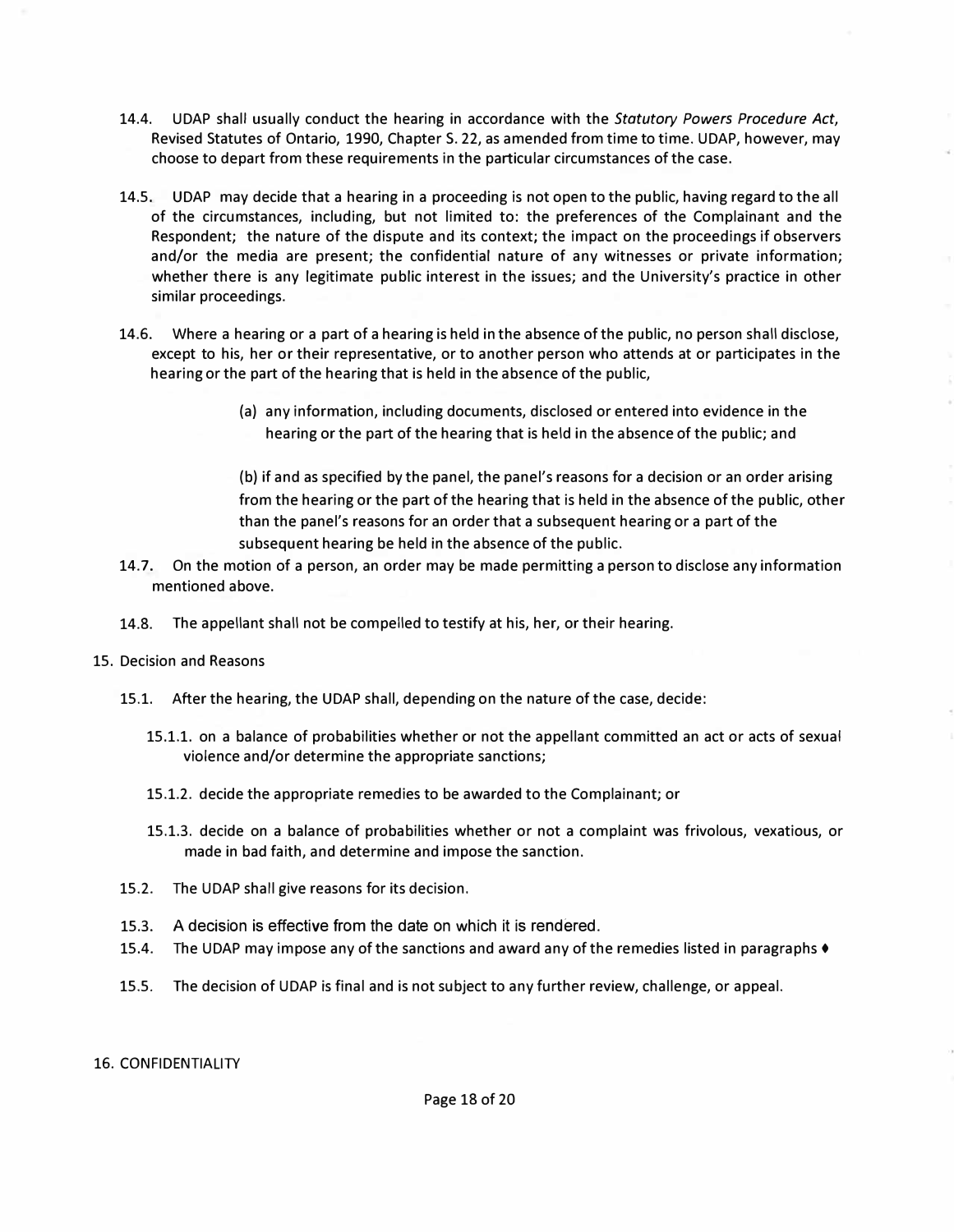- 16.1. Confidentiality is required in all procedures under this policy. Because of the particular sensitivity of sexual violence and its consequences, confidentiality is of the utmost importance and will be maintained at all times, unless the safety of members of our community are at risk or subject to the disclosure requirements under this policy and/or the *Freedom of Information and Protection of Privacy Act,* 1990 or any other applicable legislation. Maintaining confidentiality benefits everyone involved in the complaint process. Those making complaints shall not discuss the matter other than with the appropriate parties. Those involved in dealing with the complaints will disclose information only where absolutely necessary and the Complainant will be consulted before any disclosure of information is made. The importance of confidentiality will be stressed to all those involved in an investigation and everyone will be strictly required not to discuss the complaint with colleagues.
- 16.2. Confidentiality does not mean anonymity. In the instance of acting on a complaint, a fundamental principle is that the Respondent must be informed of who has made the allegations, and the specific nature of the allegations, and the relevant evidence in the possession of the University.
- 16.3. In limited situations it may be necessary to convey appropriate information to the administration in order for Laurentian University to fulfill its obligation as employer and policy enforcer. Additionally, and as prescribed in the Program on a Respectful Workplace and Learning Environment, the fact that a formal written complaint has been made by a Union member or against a Union member and the name of the Union member will be disclosed to the Complainant's and/or Respondent's Union.

## 17. NOTICE OF COLLECTION OF PERSONAL INFORMATION UNDER THIS POLICY

17.1. Any personal information about an individual collected in respect of this policy, is pursuant to *The Laurentian University of Sudbury Act, 1960.* Such information will only be used for the purposes and functions outlined in the policy. If you have any questions about the collection, use, and disclosure of this information please contact the senior administrator responsible for the policy.

# 18. POLICY REVIEW, AMENDMENTS AND EXCEPTIONS

- 18.1.1. The Equity, Diversity and Human Rights Office is responsible for the review and implementation of this Policy. This Policy will be reviewed at least once every three years.
- 18.1.2. Revisions to the Policy will be sent for comment to the student associations, unions and employee groups, and any other stakeholder, as determined by the Equity, Diversity and Human Rights Office, to ensure the provision and consideration of input from a diverse selection of students and employees.
	- 18.2. Updates to the following information contained in this Policy do not require approval of the Board of Governors: